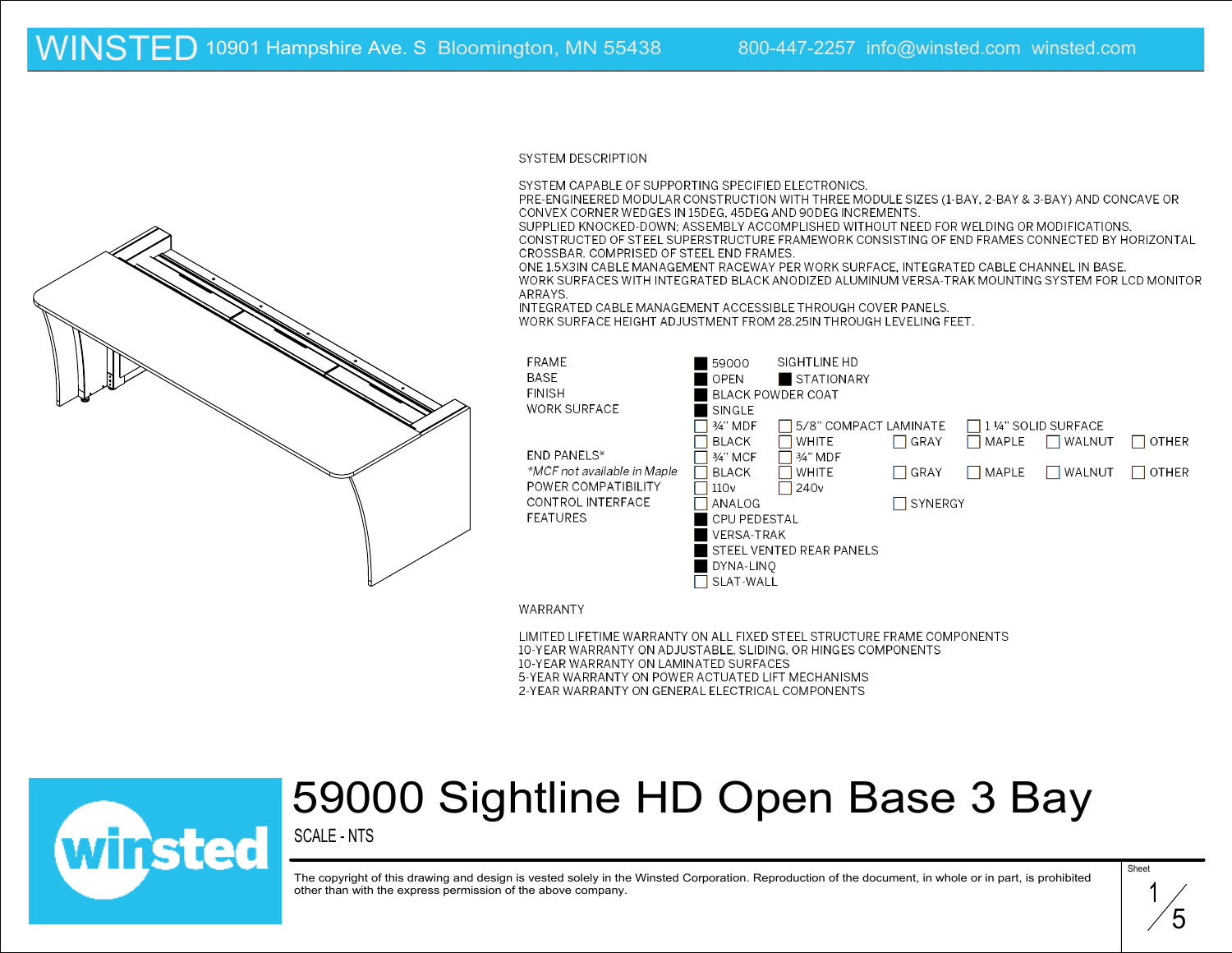

# 59000 Sightline HD Open Base 3 Bay

SCALE - NTS



**Sheet** 2 5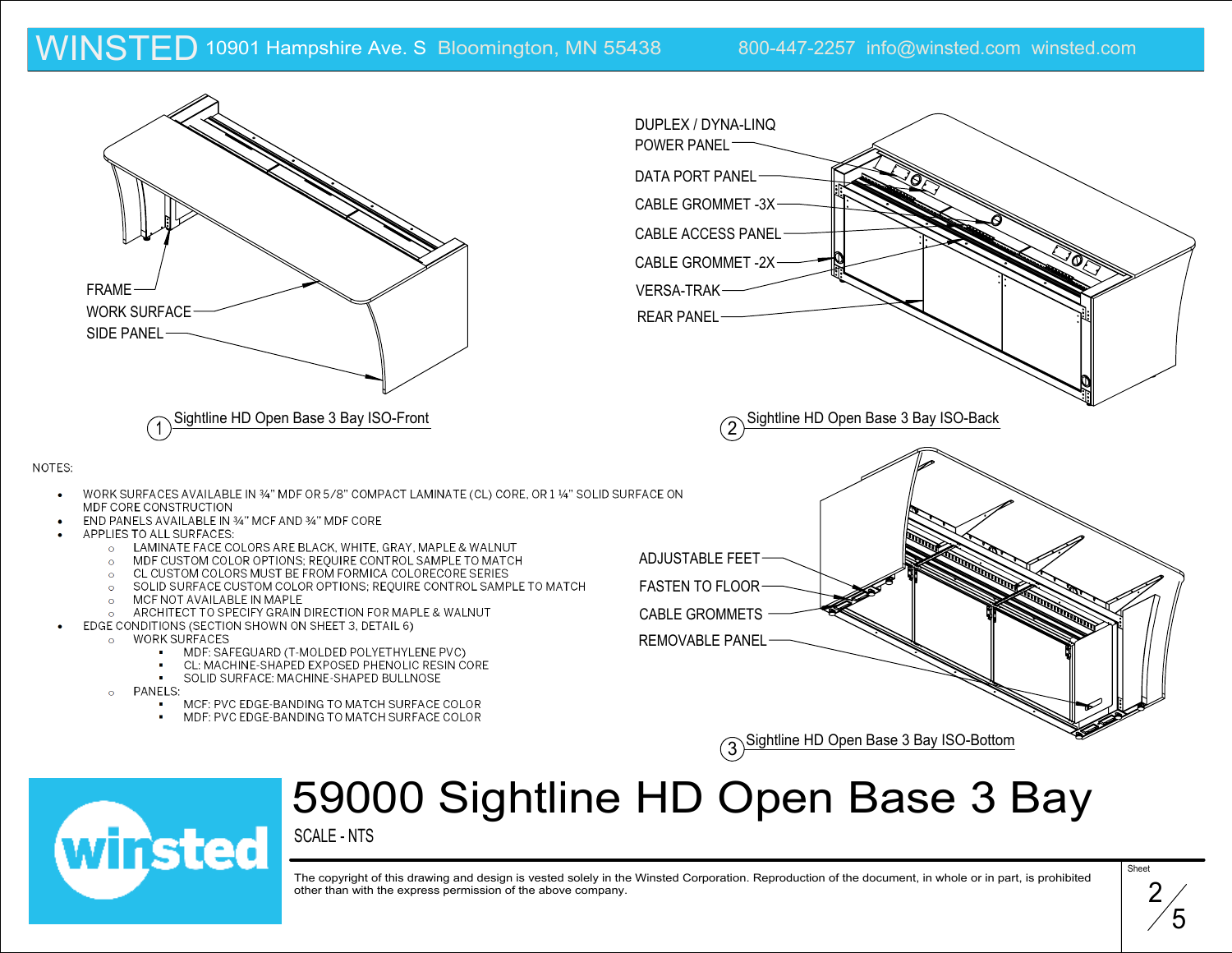

### SCALE - NTS 59000 Sightline HD Open Base 3 Bay



$$
\overline{\mathbf{3/5}}
$$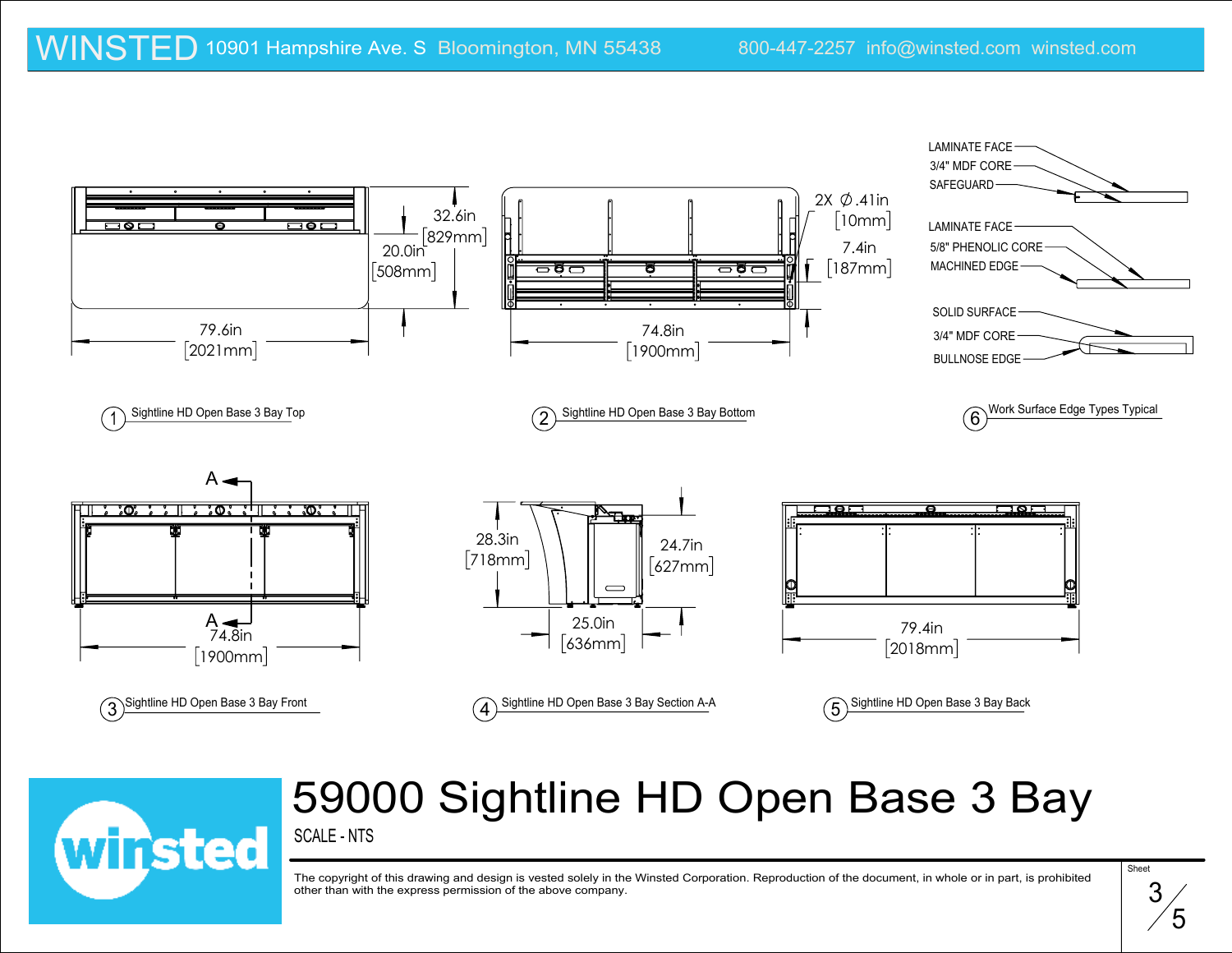

Sightline HD Open Base 3 Bay Ergonomic Details - Sitting <sup>1</sup>



## 59000 Sightline HD Open Base 3 Bay

SCALE - NTS

**Sheet** 4 5